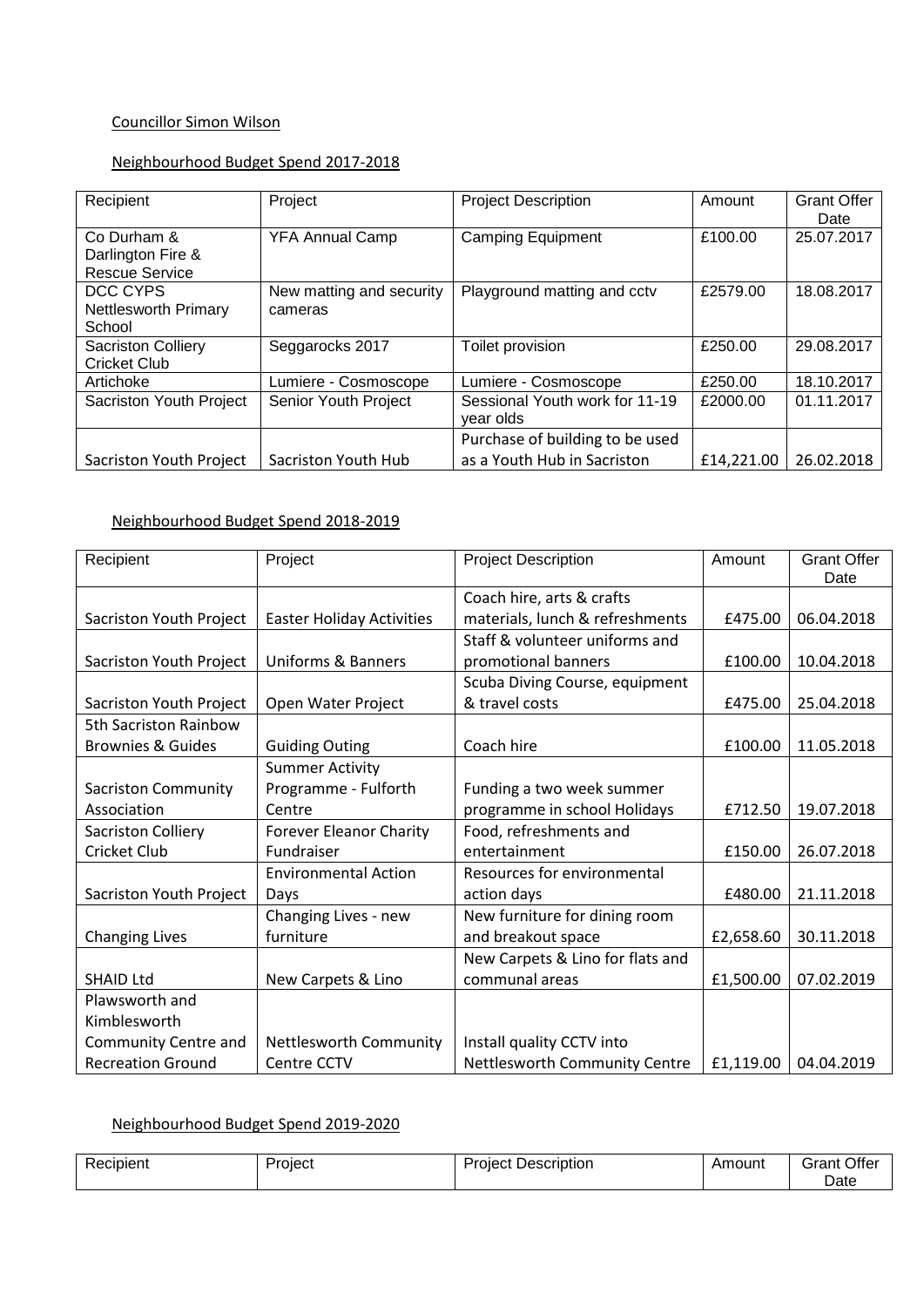| <b>Sacriston Colliery</b><br><b>Cricket Club</b>        | Solan Connor Fawcett<br><b>Family Cancer Trust</b><br><b>Fundraising Event</b> | <b>Entertainment costs</b>                                                  | £100.00   | 28.05.2019 |
|---------------------------------------------------------|--------------------------------------------------------------------------------|-----------------------------------------------------------------------------|-----------|------------|
| <b>Sacriston Colliery</b><br><b>Cricket Club</b>        | N of England Children's<br>Cancer Research<br><b>Fundraising Event</b>         | <b>Entertainment costs</b>                                                  | £100.00   | 28.05.2019 |
| <b>Sacriston Colliery</b><br><b>Cricket Club</b>        | <b>Sacriston Colliery Cricket</b><br>Club - Equipment                          | New Scoreboard                                                              | £1,890.00 | 29.05.2019 |
| DCC CYPS Durham<br><b>Music Service</b>                 | Durham Music's Big Play                                                        | Full Day of performances on<br>Making Music Day                             | £50.00    | 14.06.2019 |
| Live Well North East                                    | Parent/Carer & Child<br><b>Support Group</b>                                   | Relaxation, sensory & stress<br>relieving sessions                          | £390.00   | 09.07.2019 |
| <b>SHAID</b>                                            | Coming of Age<br>Celebrations                                                  | Room hire & entertainment                                                   | £50.00    | 22.07.2019 |
| Woodshed Workshop<br>CIC                                | <b>Phase One Sacriston</b><br><b>Enterprise Workshops</b>                      | <b>Community Development</b><br>Consultant (15hrs/week x 26<br>weeks @£15ph | £2,925.00 | 22.08.2019 |
| <b>SHAID</b>                                            | St Peter's Court/Hollyacre<br>Centre                                           | Christmas meals & presents for<br>veterans                                  | £125.00   | 13.12.2019 |
| Sacriston Youth Project                                 | Hire agreement costs for<br><b>Sacriston Site</b>                              | Sacriston Youth Project                                                     | £2083.33  | 24.01.2020 |
| Sacriston Development<br>Group - Garden<br>Enhancements | Fencing and Access<br>Gates                                                    | <b>Sacriston Community</b><br>Development Group                             | £1500.00  | 13.02.2020 |
| <b>CCTV</b> and Intruder<br>Alarm                       | Smart CCTV and Alarm<br>System for Workshops                                   | Woodshed Workshop CIC                                                       | £2528.00  | 13.02.2020 |
| <b>Healthy Sacriston</b>                                | Support Hub                                                                    | Sacriston Enterprise Workshops                                              | £761.17   | 26.03.2020 |

# Neighbourhood Budget Spend 2020-2021

| Recipient                     | Project                           | <b>Project Description</b>       | Amount    | <b>Grant Offer</b><br>Date |
|-------------------------------|-----------------------------------|----------------------------------|-----------|----------------------------|
| Plawsworth &                  | Food for Thought:                 | Free Meals twice per week        | £500.00   | 22.04.2020                 |
| Kimblesworth                  | <b>Nettlesworth Centre</b>        |                                  |           |                            |
| <b>Community Association</b>  |                                   |                                  |           |                            |
| <b>Chester le Street Town</b> | <b>Chester le Street Town</b>     | Building of a new Clubhouse to   | £1,000.00 | 15.07.2020                 |
| FC                            | FC - Contribution towards         | be used as a Community Hub       |           |                            |
|                               | a Community Hub                   |                                  |           |                            |
| <b>Sacriston Community</b>    | <b>Free Meals</b>                 | Ingredients for meals            | £499.50   | 30.11.2020                 |
| Association                   |                                   |                                  |           |                            |
| <b>Edmondsley Parish</b>      | <b>Edmondsley Parish Hall</b>     | New flooring in the Hall         | £1,022.92 | 08.12.2020                 |
| Council                       | <b>Flooring</b>                   |                                  |           |                            |
| Sacriston Youth Project       | Food for thought care             | Toiletries, dry food & household | £499.50   | 10.12.2020                 |
|                               | packages                          | cleaning products                |           |                            |
| Sacriston Youth Project       | SYP Christmas Support             | Christmas Dinner ingredients &   | £499.50   | 17.12.2020                 |
|                               |                                   | Christmas Toy Bank               |           |                            |
| Kimblesworth &                | Food For Thought Kitchen          | Replacement kitchen equipment    | £501.50   | 17.12.2020                 |
| Nettlesworth                  |                                   | and storage units                |           |                            |
| <b>Community Task Force</b>   |                                   |                                  |           |                            |
| Sacriston Youth Project       | <b>SYP Session Resources</b>      | Salaries and resources for       | £         | 05/03/2021                 |
|                               | 2020                              | groups and sessions              | 4,222.97  |                            |
| <b>Sacriston Colliery</b>     | <b>Sacriston Colliery Cricket</b> | Construction of new artificial   | £         | 23/03/2021                 |
| <b>Cricket Club</b>           | <b>Club Practice Facility</b>     | playing surface                  | 7,500.00  |                            |